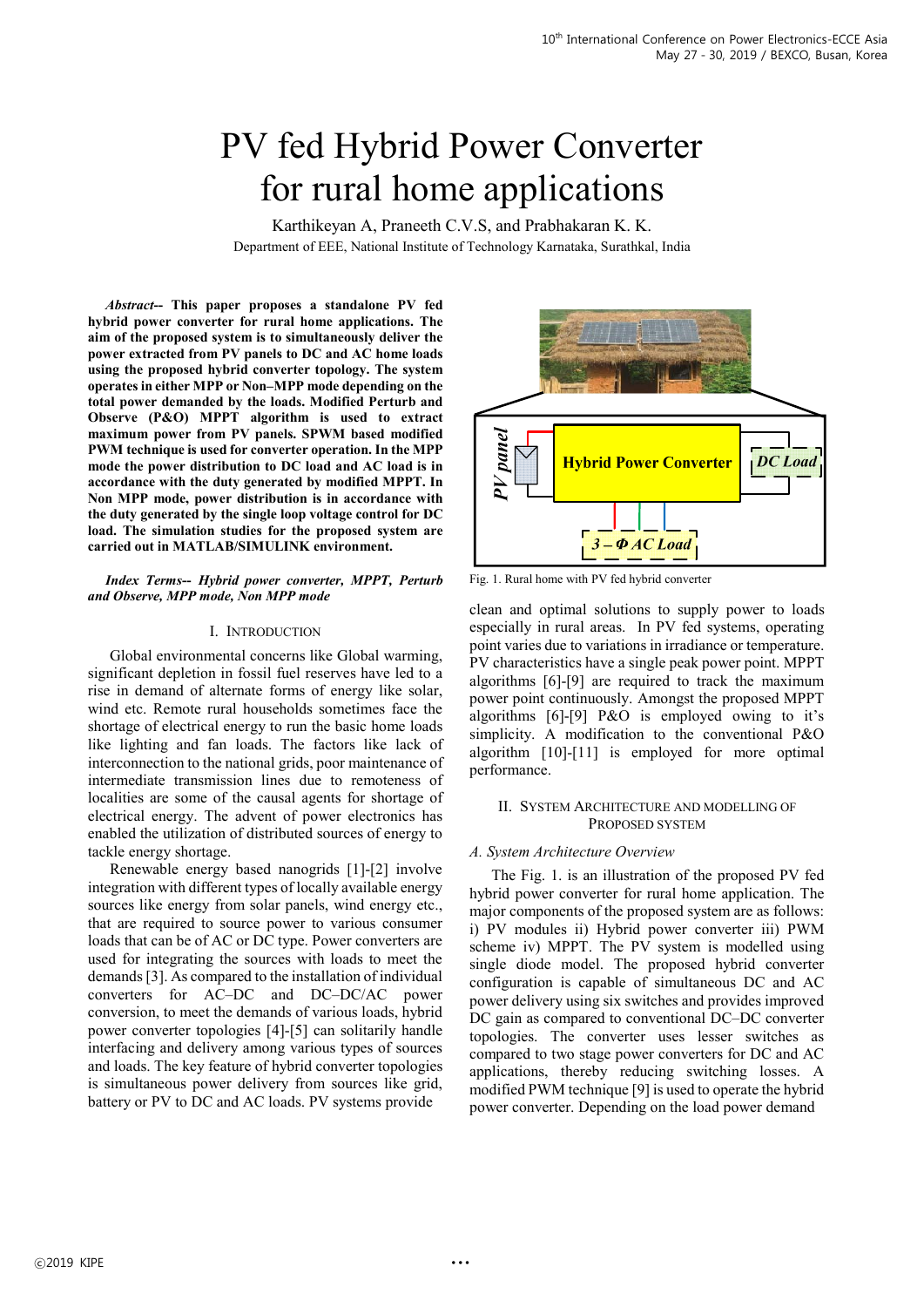

Fig. 2 Control block diagram of the proposed hybrid power converter

the system operates in either Maximum Power Point (MPP) or Non-MPP mode. Modified perturb and observe MPPT algorithm is used to generate a reference voltage for PWM scheme. The system extracts power from two PV panels each capable of delivering a maximum power of 74 W at maximum irradiance of  $1000 \text{ W/m}^2$  connected in series configuration.

## *B. Hybrid Power Converter*

The system proposed uses a hybrid power converter as depicted in Fig. 2. The proposed converter topology has the following distinct features: (i) It consists of six switches as compared to seven used in conventional cascaded power converter topologies for DC and AC load applications. (ii) The number of driver circuits are also reduced. (iii) It employs an improved gain DC-DC converter and three phase VSI bridge integrated into a single architecture, interfaced with a PV system, allowing simultaneous power flow for DC and AC loads. (iv) The converter is immune to shoot-through problems since it is an operable state in the converter operation. Effects of misgatings are mitigated and dead-time is not required for the gating pulses. (v) Conventional techniques for DC and AC voltage controls are compatible with the converter. (vi) It can be solitarily used for interfacing and extracting the maximum power from the PV modules i.e. in conventional systems an additional DC–DC converter is used to aid in delivering maximum power to the load at MPP.

# *C. Control Architecture*

The system operates in various modes depending on the magnitudes of power the PV module can supply and the power demanded by DC and AC loads together. The maximum power that can be delivered by PV module (for a given value of irradiance and temperature) is *Ppvmax* and power demanded by the DC and AC loads together is *Pload*. Based on the magnitudes of *Ppvmax* and *Pload* the value of MPP<sub>bit</sub> is set and the following cases arise: (i)  $P_{\text{pvmax}} = P_{\text{load}}$ (ii)  $P_{pvmax} > P_{load}$  (iii)  $P_{pvmax} < P_{load}$ 

Mode (i): When  $P_{pvmax} = P_{load}$ , the load demand is equal to the maximum possible power the PV module can supply. In this mode,  $MPP_{bit}$  is set to high value (i.e. to 1). The controller reads the value of MPP<sub>bit</sub> and activates the control loop corresponding to MPP mode as illustrated in Fig 3 and Fig. 4a. The control loop pertaining to the MPP mode consists of Modified P&O algorithm [10]-[11] as shown in Fig 3 and Fig 4b.

The scheme continuously monitors the instantaneous voltage and current outputs from the PV module and hence instantaneous power  $(P_i)$  is calculated. Variations in irradiance or temperature result in change in the output voltage from the module. Output voltage perturbations lead to changes in power output. With reference to the P-V characteristics of the module, perturbation in voltage  $(\Delta V)$  in a given direction is considered and difference  $(\Delta P)$ of instantaneous power (*Pi*) and previous value of power before perturbation, is calculated. If  $\Delta P$  is greater than zero, positive perturbations in voltage  $(\Delta V)$  increases reference voltage generated, to attain MPP, else the magnitude of reference voltage generated is decreased. If  $\Delta P$  is lesser than zero, positive perturbations in voltage  $(\Delta V)$  decreases reference voltage generated, to attain MPP, else the magnitude of reference voltage generated is increased. The PV voltage at MPP  $(V_{m\nu\nu})$  is taken as reference signal for comparison with instantaneous PV voltage  $(V_{pv})$  to generate an error signal. The error signal is passed to PI controller to generate duty ratio (*Dshoot*) for PWM scheme.

The converter uses six switches for AC and DC power delivery, thus constraining the range of values taken by duty ratio (*Dshoot*) and modulation index (*M*). The constraint is given by [5]: *Dshoot + M < 1* 

$$
D_{\text{shoot}} + M \leq I
$$

For ease of control the switching strategy operates at the maximum constraint condition i.e.

$$
M = I - D_{\text{shoot}} \tag{1}
$$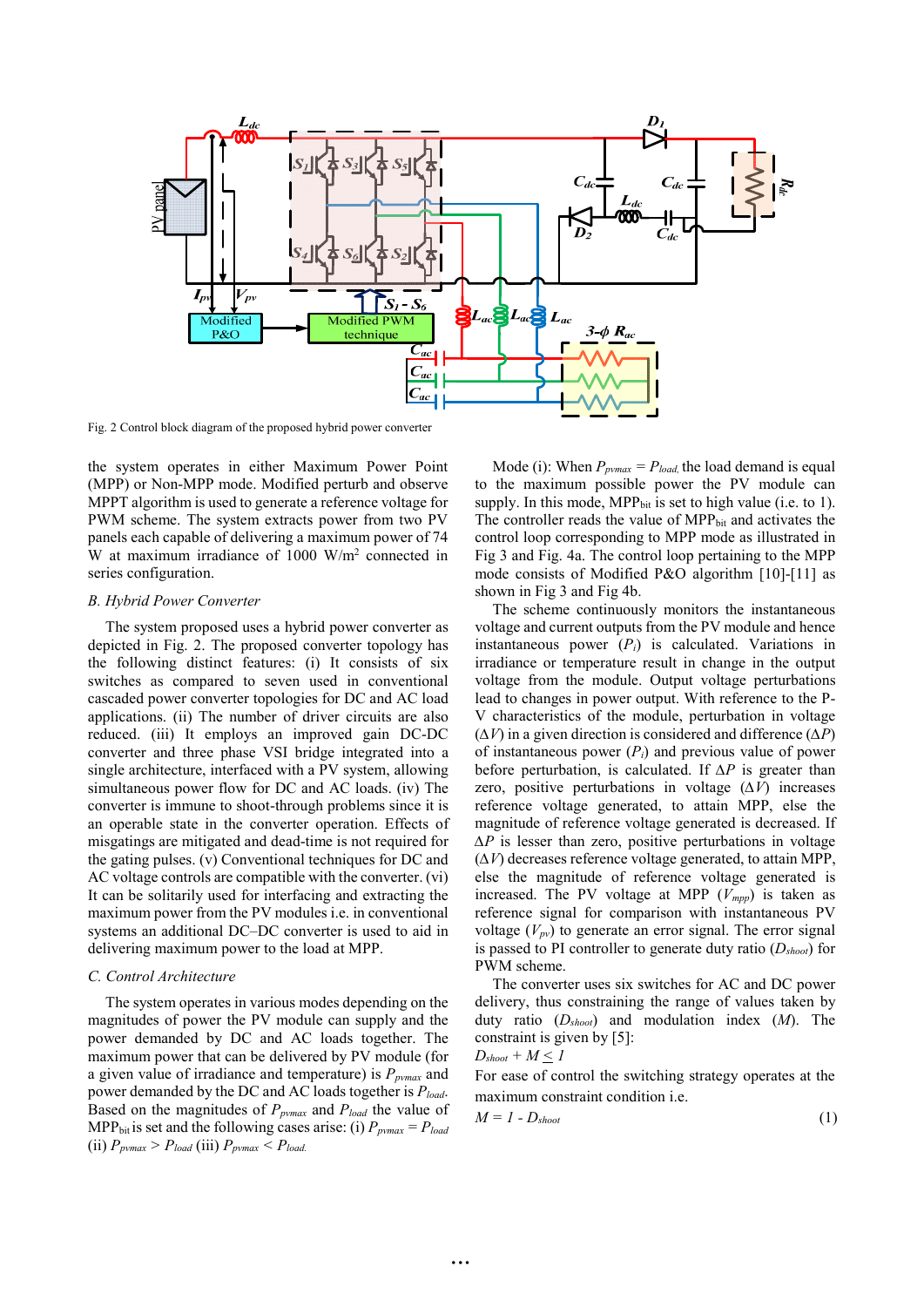

Fig. 3. Control block diagram of the proposed hybrid power converter



Fig 4a. Control scheme flowchart

During MPP mode, power extracted from the PV panels is shared between DC and AC loads based on D<sub>shoot</sub> generated by modified MPPT algorithm. Given that *Impp* is current delivered by PV system at MPP, current sharing depends on DC and AC loads connected.

$$
I_{mpp} = I_{dc} + I_{ac} \tag{2}
$$

$$
P_{dc} = V_{dcout} * I_{dc} \tag{3}
$$

Here, *Pdc* refers to power delivered to DC load, *Idc* refers to DC load connected.  $P_{dc}$  depends upon  $I_{dc}$  which is governed by the load attached and V<sub>dcout</sub> which is a function of *Dshoot*.

$$
P_{ac} = V_{acout} * I_{ac} \tag{4}
$$

Here, *Pac* refers to per phase power delivered to AC load, *Iac* refers to AC load connected. *Pac* depends upon *Iac* which is governed by the load attached and *Vdcout* which is a function of  $M$ , which is also governed by  $(1)$ .

Mode (ii): When  $P_{pvmax} > P_{load}$ , the load demand is less than the maximum possible power the PV module can supply.

Fig 4b. MPPT algorithm flowchart

In this case,  $MPP_{bit}$  is set to low value (i.e. to 0). The controller reads the value of  $MPP_{bit}$  (as in Fig 4a) and activates the control loop corresponding to Non-MPP mode as illustrated in Fig. 3.

The control loop pertaining to the Non - MPP mode consists of single loop voltage control [10] as shown in Fig. 3 and Fig. 4b. The power thus generated by the PV module is shared based on load requirement with reference to values of  $D_{\text{shoot}}$  and M. The value of  $D_{\text{shoot}}$  is generated by single loop voltage control as illustrated in Fig. 3.

The reference voltage (*Vo,ref*) signal is set based on the output voltage requirement of the DC load. The output load voltage signal ( $V<sub>o</sub>$ ) is compared with the reference and the error signal generated is given to PI controller to obtain the duty signal *Dshoot*. The modulation signal M is generated using (1). In this control scheme, preference is given to the voltage control of DC load. Hence the value of *Dshoot* is utilized to internally generate the value of *M*. The advantage of this method of generation of *M* is the diversion of excess power to the AC load during situations of increase in temperature or irradiance to PV module (without changing the operating point) without affecting the power delivered to the DC load. This is based on the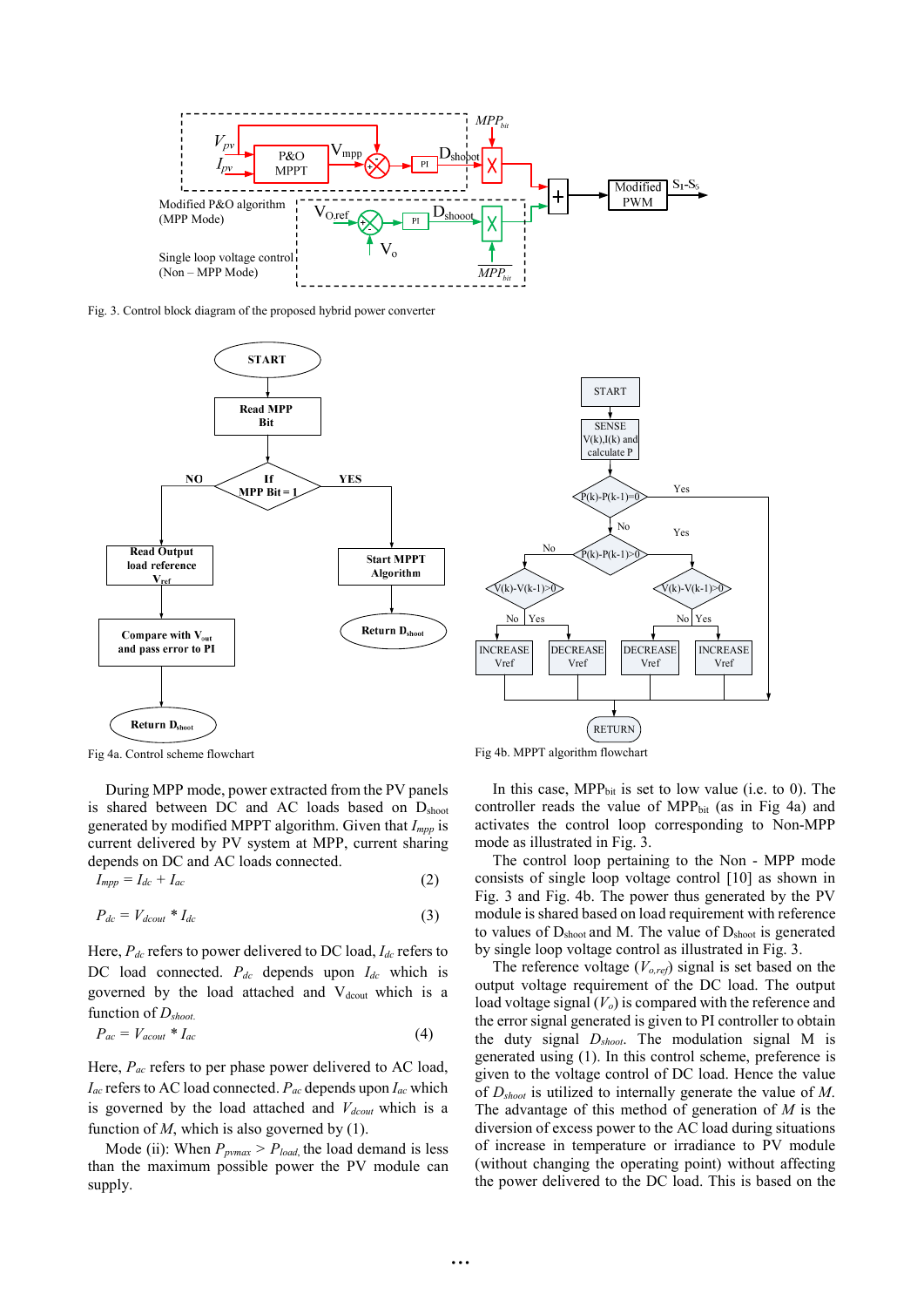underlying assumption that the AC load has a higher tolerance. The value of *M* could also be generated using control schemes dedicated to AC load voltage control.

Mode (iii): When  $P_{\text{pvmax}} < P_{\text{load}}$ , the load demand is higher than maximum possible power the PV module can supply. In this case, few of the loads can be progressively isolated from the supply to match the load demand to the maximum power generated. In several systems, battery energy storage systems are additionally used to cater to the excess power demand [12]-[14].

### *D. PWM Scheme*

The proposed hybrid power converter uses a modified PWM technique [15] based on conventional SPWM (Sine PWM). As in Fig 5, input signals to the PWM scheme are  $M_a$ ,  $M_b$ ,  $M_c$ ,  $V_{shoot}$ ,  $V_{tri}$ ,  $D_{shoot}$ , where  $V_{shoot}$  is the DC signal that yields  $D_{\text{shoot}}$  upon comparison with  $V_{tri}$  (triangular wave signal of frequency  $F_s$ , equal to that of the switching frequency) and  $M_a$ ,  $M_b$ ,  $M_c$  are sine wave reference signals. The modes involved are: (i) Shoot Through (Shoot) (ii) No Power (NP) (iii) Power Delivery (PD).

Shoot mode involves turn on of both the switches of any one of the 3 legs of the hybrid converter i.e. consider leg A,  $S_1$  and  $S_4$  are turned on. Inductor  $L_{dc}$  gets charged in this mode. The DC and AC loads receive power from the energy stored in the capacitors on the respective sides.

NP mode involves the supply of power to the DC load from the source as well as energy stored in the inductor *Ldc*. The AC load receives power from the energy stored in the capacitors on the AC side.

PD mode involves the supply of power to the AC load and the DC load from the supply and the energy stored in the inductor  $L_{dc}$ . In this mode the switches are given gating pulses in a fashion like that of a 3–phase VSI. The value of  $V_{\text{shoot}}$  is obtained from the value of  $D_{\text{shoot}}$ , generated by the control scheme. Magnitude of  $M_a$ ,  $M_b$ ,  $M_c$  are decided using (1) and the value of *Dshoot*. For independent control of AC load voltage, separate control schemes can be used to generate  $M_a$ ,  $M_b$ ,  $M_c$  signals.

#### III. SIMULATION RESULTS

The performance of PV fed hybrid power converter for rural home application is evaluated in MATLAB /SIMULINK environment and illustrated in Fig. 6-8. In this section, simulation results for two modes of operation viz. (i) MPP and (ii) Non-MPP modes of the proposed system are presented.

### *Case 1: MPP Mode:*

In this case the irradiance is varied from 700 to 850 W/m2 as shown in Fig. 6a. During change in irradiation (700 to 850  $W/m<sup>2</sup>$ ) maximum power is extracted from the PV module i.e. maximum power point of PV current (*Impp*), voltage  $(V_{mpp})$  and power  $(P_{mpp})$  using modified P&O algorithm as shown in Fig. 6b-d. Each panel delivers 74W at MPP for irradiance of 1000 W/m2 . At irradiances of 700  $W/m^2$  and 850 W/m<sup>2</sup> the two panels together deliver 102W and 125 W respectively. It is observed from Fig. 6b that, the average PV voltage is constant at 33V and the average



Fig. 5. Implementation of PWM scheme.

PV current increases from 3 to 3.75 A as shown in the Fig. 6b. It is evident that the power delivered by PV module increases from 102 W to 125 W as shown in the Fig. 6c, using the modified P&O algorithm. In this regard the average output voltage of the hybrid converter to DC load increases from 98 V to 110 V and the current increases from 0.8 A to 0.9 A (Fig. 6d-e). This variation in the DC output voltage and current does not affect the performance of lights and fan loads used in rural homes. Similarly, the Fig. 6g-h depict the three - phase output voltage and current delivered by hybrid converter to AC load. The power delivered to AC loads can be used for lighting loads like LEDs. The voltage delivered to AC load can also be stepped up using a transformer.

#### *Case II: Non-MPP Mode:*

In this mode irradiance is kept constant at  $750 \text{ W/m}^2$  as shown in Fig. 7a, to analyze the performance of the hybrid converter. In this case, the output reference voltage  $(V<sub>o,ref</sub>)$ is considered as 48 V. Fig. 7b-c show the PV voltage and current maintained constant at 15.3V, 3.54A respectively. At 750 W/m2 irradiation the maximum power that can be delivered to system by the PV panel is 111 W. The DC side output voltage is set as 48V, hence the power demanded by the DC and AC load is such that 54.2 W is drawn from the PV panels as shown in Fig. 7d. Thus, the system operates in Non MPP mode. The output voltage to DC load is maintained at 48V, as shown in Fig. 7e, by single loop voltage control. The current to DC load of hybrid converter is also constant at 0.8A as shown in Fig. 7f. Similarly, the Fig. 7g-h illustrate the three-phase voltage and currents delivered to AC load respectively.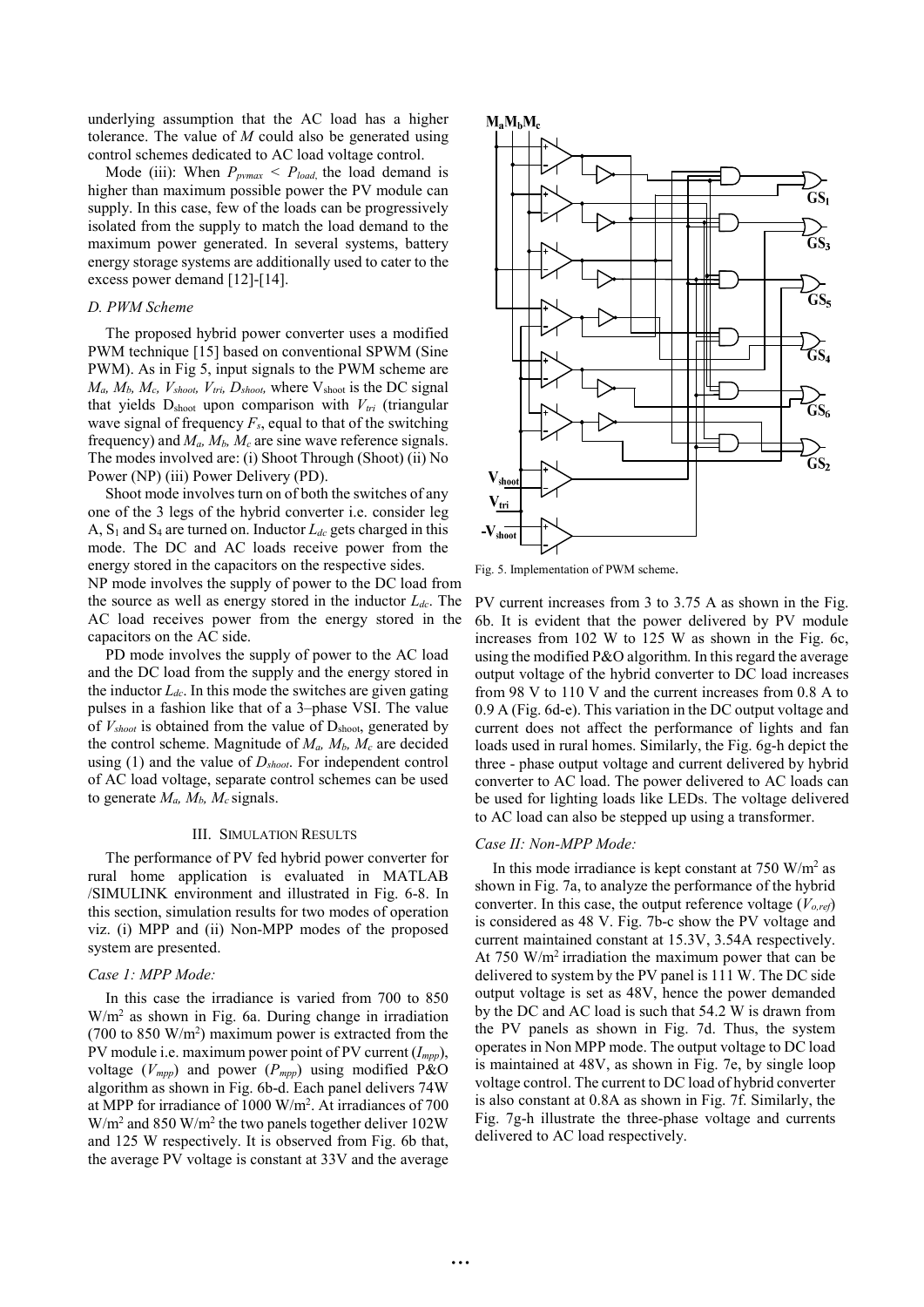

Fig. 6. Performance of hybrid power converter in MPP mode during change in irradiation from 700 W/m<sup>2</sup> to 850 W/m<sup>2</sup>. (a) Irradiation. (b) PV panel voltage. (c) PV panel current. (d) PV power, (e) DC output voltage (f) DC output current. (g) 3 phase AC output voltage, (h) 3 phase AC output current.



Fig. 7. Performance of hybrid power converter in non-MPP mode at constant irradiation (750 W/m<sup>2</sup>). (a) Irradiation. (b) PV panel voltage. (c) PV panel current. (d) PV power, (e) DC output voltage (f) DC output current. (g) 3 phase AC output voltage, (h) 3 phase AC output current.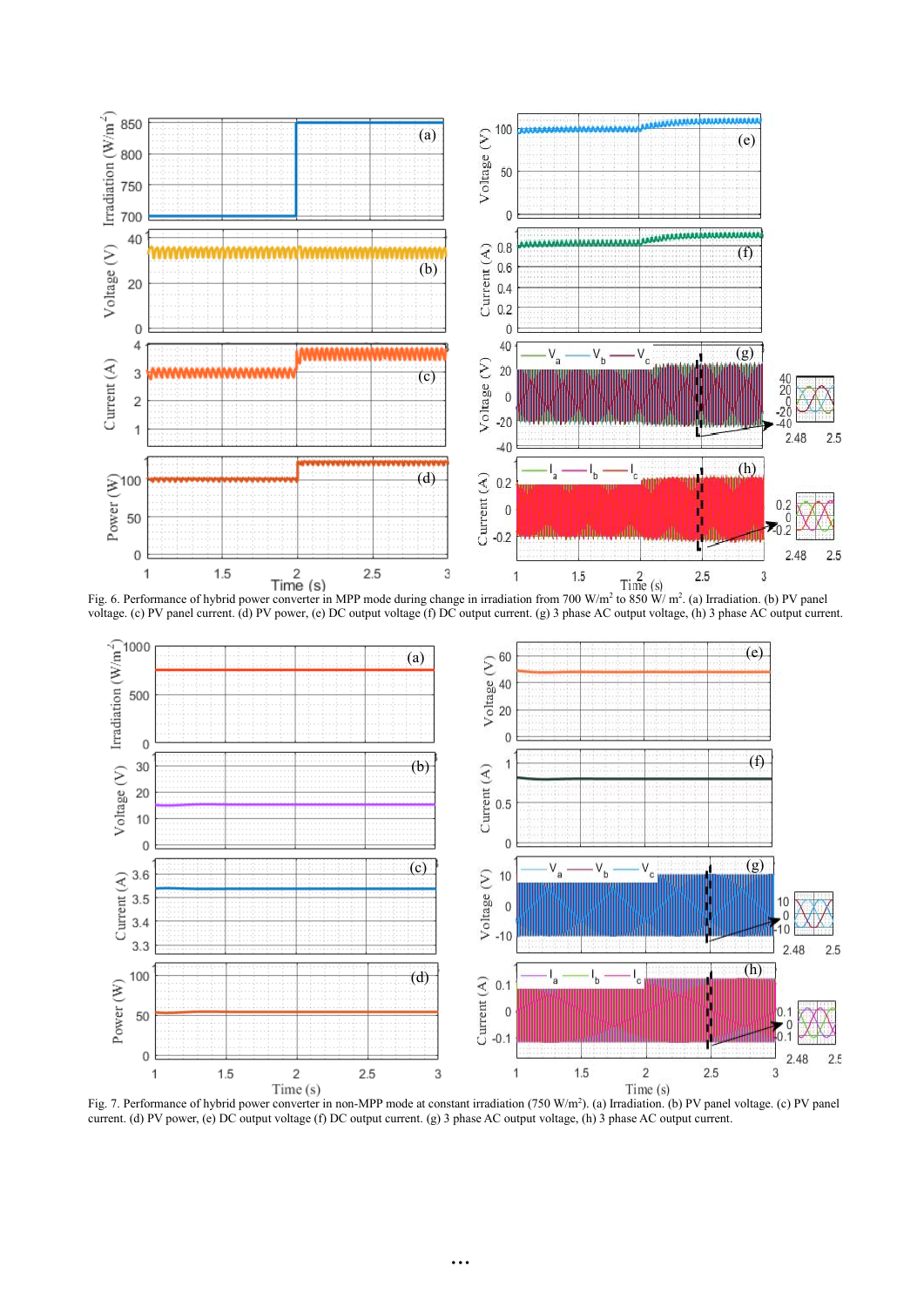

Fig. 8. Performance of hybrid power converter in Non - MPP mode during change in irradiation from 700 W/m<sup>2</sup> to 850 W/ m<sup>2</sup>. (a) Irradiation. (b) PV panel voltage. (c) PV panel current. (d) PV power, (e) DC output voltage (f) DC output current. (g) 3 phase AC output voltage, (h) 3 phase AC output current.

Fig. 8a-h represent the system operation in Non-MPP mode when there is change in irradiance. An increase in irradiance from 700 W/m<sup>2</sup> to 850 W/m<sup>2</sup> (Fig. 8a) results in an increase in the power generated by the PV panels from 40W to 45W (Fig. 8d). The single loop voltage control ensures that the voltage at the load end is maintained at the given reference value, in this case 48V (Fig. 8e). Also, the loads connected are also constant, hence, the power delivered to the DC load is constant (Fig. 8e-f). The excess power generated is diverted to the AC loads. The voltage increases from 10V (pk–pk per phase) to 12V (pk–pk per phase) (Fig. 8g) and the corresponding power delivered increases from 2.5 to 4 W per phase.

## V. CONCLUSION

PV fed hybrid power converter for rural home applications is proposed in this paper. The PV module consists of two panels connected in series to deliver power to DC and three phase AC rural home loads simultaneously. It uses lesser number of switches and drivers, thereby reducing the cost and the overall losses. The system operation in MPP and Non MPP modes is based on load requirements. From the simulation results it is observed that: (i). In MPP mode, during variation in the irradiation maximum power is extracted from the PV panels using modified P&O algorithm, (ii) In Non-MPP mode, for the constant irradiation the desired output voltage is achieved satisfactorily.

#### **REFERENCES**

- 1. R. Foster, M. Ghassemi, and M. Cota, Solar Energy: Renewable Energy and the Environment. Boca Raton, FL, USA: CRC Press, 2010.
- 2. D. Boroyevich, I. Cvetkovic, D. Dong, R. Burgos, F. Wang, and F. Lee, "Future electronic power distribution systems—A contemplative view," in Proc. 12th Int. Conf. OPTIM Elect. Electron. Equip., Brasov, Romania, May 20–22, 2010, pp. 1369– 1380.
- 3. F. Blaabjerg, Z. Chen, and S. B. Kjaer, "Power electronics as efficient interface in dispersed power generation systems," IEEE Trans. Power Electron., vol. 19, no. 5, pp. 1184–1194, Sep. 2004.
- 4. O. Ray, V. Dharmarajan, S. Mishra, R. Adda and P. Enjeti, "Analysis and PWM control of three-phase boost-derived hybrid converter," *IEEE Energy Conversion Congress and Exposition (ECCE)*, Pittsburgh, PA, 2014, pp. 402-408.
- 5. O. Ray and S. Mishra, "Boost-Derived Hybrid Converter With Simultaneous DC and AC Outputs," in *IEEE Trans. Ind. Appl.*, vol. 50, no. 2, pp. 1082-1093, March-April 2014.
- 6. B. Subudhi and R. Pradhan, "A Comparative Study on Maximum Power Point Tracking Techniques for Photovoltaic Power Systems," in *IEEE Trans. Sustain. Energy,* vol. 4, no. 1, pp. 89-98, Jan. 2013.
- 7. D. Sera, L. Mathe, T. Kerekes, S. V. Spataru, and R. Teodorescu, "On the perturb-and-observe and incremental conductance MPPT methods for PV Systems," *IEEE J. Photovolt.,* vol. 3, no. 3, pp. 1070–1078, Jul. 2013.
- 8. M. A. G. de Brito, L. Galotto, L. P. Sampaio, G. d. A. e Melo and C. A. Canesin, "Evaluation of the Main MPPT Techniques for Photovoltaic Applications," in *IEEE Trans. Ind. Electron.,* vol. 60, no. 3, pp. 1156-1167, March 2013.
- 9. M. M. Algazar, H. AL-monier, H. Abd EL-halim, and M. E. E. Kotb Salem, "Maximum power point tracking using fuzzy logic control," *Int. J. Elect. Power Energy Syst.,* vol. 39, no. 1, pp. 21–28, Jul. 2012.